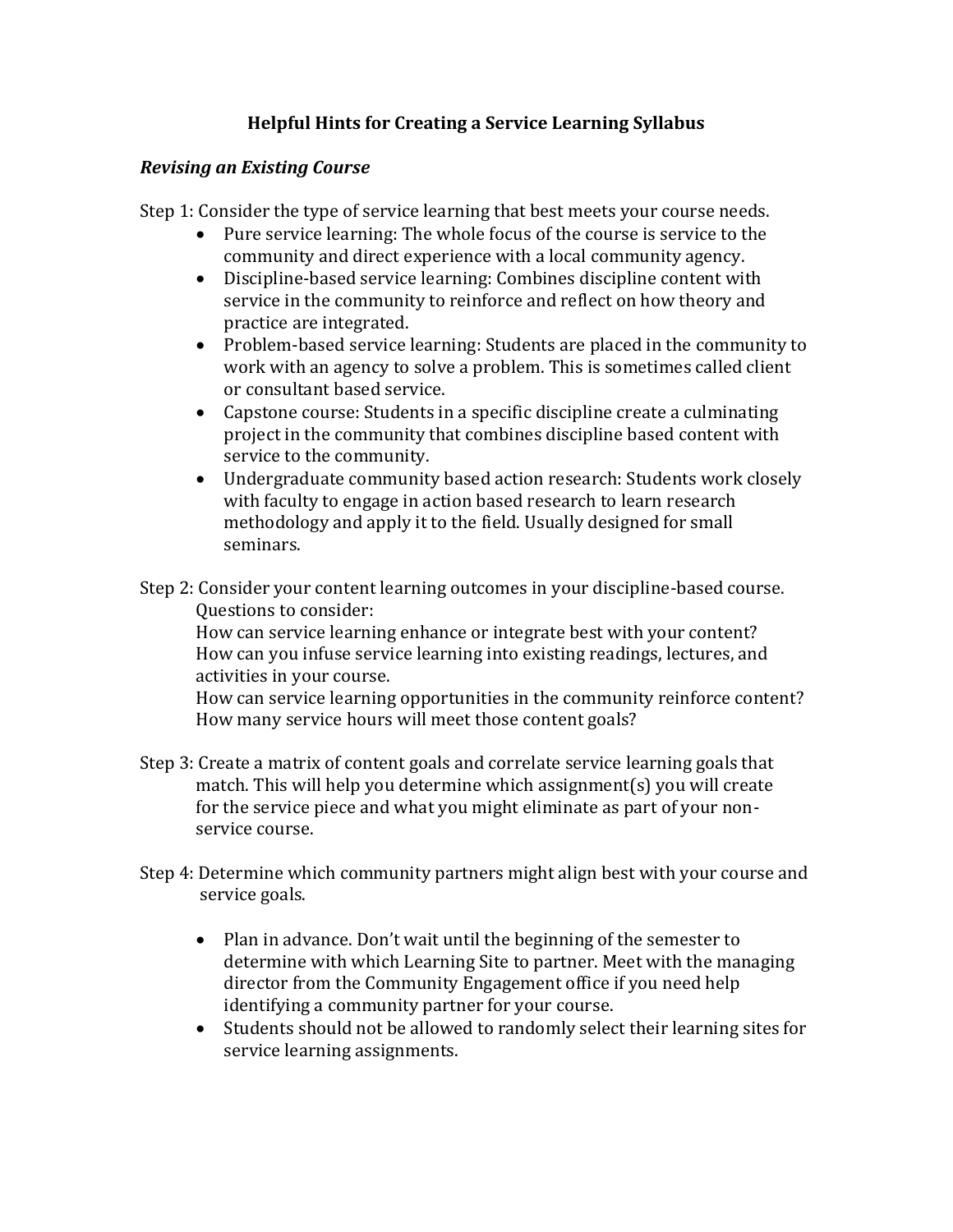Students should not be allowed to complete their service learning hours in only one or two sessions, but rather distribute the service learning hours over a consistent period of time.

## **Recommendation for Setting up the Syllabus**

**\*\*** Create and distribute a syllabus that clearly explains or defines the service learning goals, objectives, criteria and requirements. It will save you headaches later.

- \* Include the official campus definition of Service Learning.
- Include a description of the service learning assignment as an expressed goal.
- Include a description of the nature of the service learning placement and/or project.
- Specify the roles and responsibilities of students in the placement and/or service learning project.
- Include whether or not the service learning project/experience is mandatory. If it is mandatory, offer an alternative for students who cannot do, for any reason, the specific type of service learning assignment you have identified.
- Include time requirements (how many hours total/per week/per semester).
- Include contact information for the Learning Site(s) and the Learning Site Supervisor(s).
- Identify the needs of the community that will be met through this service learning placement.
- Explain how students will be expected to demonstrate what they have learned in the service learning placement, such as journals, term papers, and in-class presentations.
- Include reflections as part of the learning process. These can be journals, on Moodle, or assignments.
- Include an explanation of what will be evaluated and how it will be evaluated. (In terms of the course grade).
- Explain how the course assignments link the service learning placement to the course content.